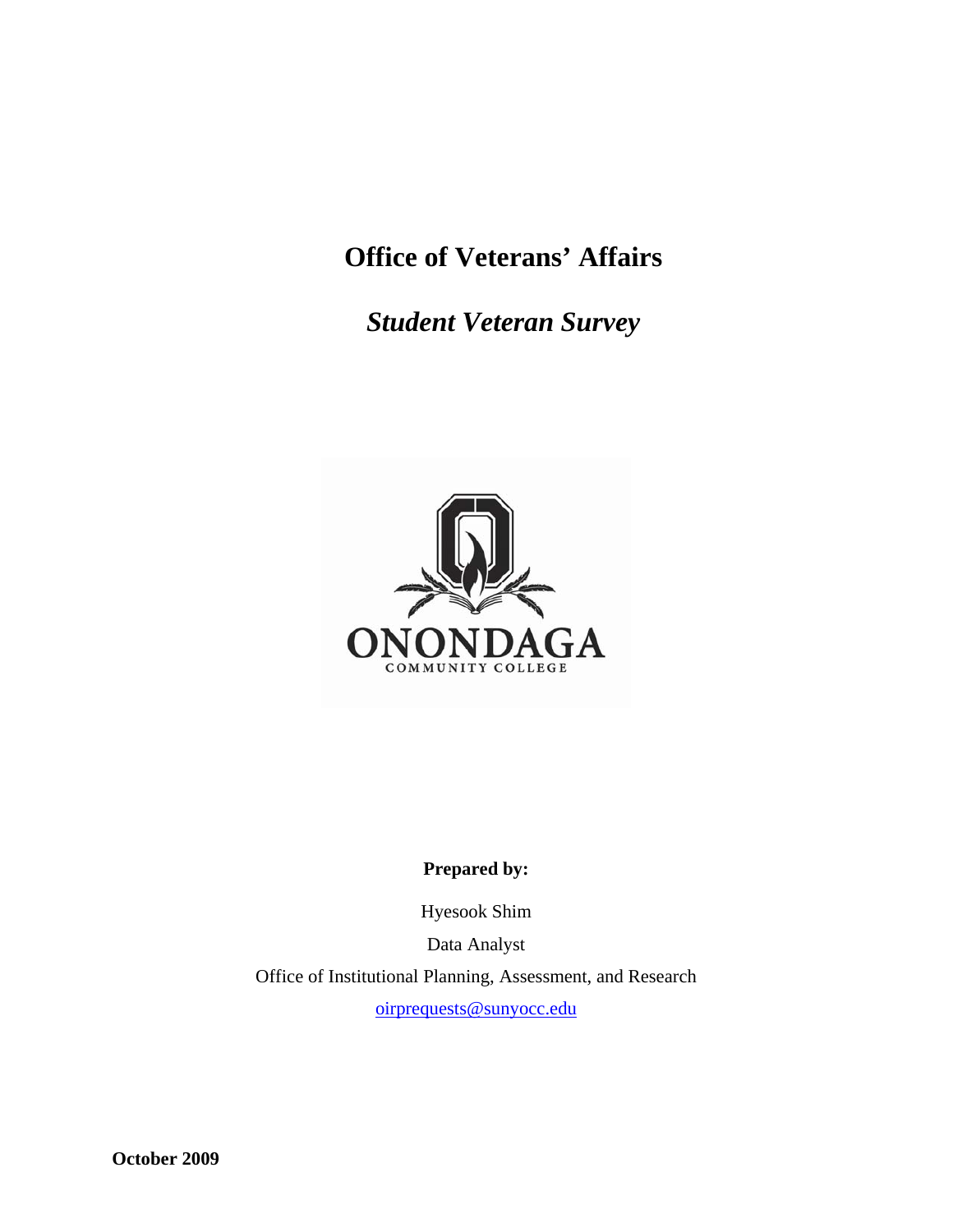# **EXECUTIVE SUMMARY**

# **Key Findings**

# *Demographic Information*

- $\checkmark$  A total of 82 student veterans responded to the survey and 85.4% of them were male.
- $\checkmark$  43.6% of student veterans were between 25 29 years of age and 23.3% were between 20 24 years
- $\checkmark$  The vast majority of respondents (70.9%) were combat veterans and 31.6% were disabled.

### *College Experience*

- $\checkmark$  The most used services from the Office of Veterans' Affairs were those services related to veterans' education benefits such as information on veterans' education benefit (82.9%) and assistance with application for benefits (82.9%). bursar deferral (73.2%) and general information and guidance on college processes or services (59.8%).
- $\checkmark$  The satisfaction of student veterans with the services/opportunities they received from the OVA was high, "very satisfied" 69.1% and "satisfied" 29.6%.
- And the vast majority of respondents  $(84.1\%)$  found the OCC campus "veteran friendly" overall.
- $\checkmark$  This result was supported by the positive comments in the following open ended question. Many of the student veterans commented that the OVA was extremely helpful and the professors and fellow students were understanding.
- $\checkmark$  Only 19.5% of respondents indicated that they had encountered problems or issues while attending OCC because of being veterans. The problems or issues were more likely related to the political views they found "offensive" and administration process of veteran's benefits.
- $\checkmark$  95.4% of the respondents indicated that they would utilize or find helpful a "quick reference" guide" of benefits and services available to veterans, both within and outside the campus.
- $\checkmark$  When were asked about willingness to participate in regular social outings or events sponsored by the OVA/Vets Club, 32.9% of student veterans answered they would take advantage of those events while 50.5% indicated that they possibly would.
- $\checkmark$  The most frequently suggested activity for veterans was various sports events such as SU games, Chiefs /Crunch games, and other sports activities (bowling, fishing, Poker Runs, etc.). And many of student veterans also suggested picnic and barbeque for social gatherings.
- $\checkmark$  On the question about if they would like to hear speakers from within and outside of the OCC campus, a slim majority (55.7%) answered "Yes."
- $\checkmark$  President Obama and John McCain were named most frequently, aside from the Veterans Administration representatives, as a speaker they wanted to have.
- $\checkmark$  Fewer than half (48.7%) of student veterans were interested in a laptop sharing program from the OVA.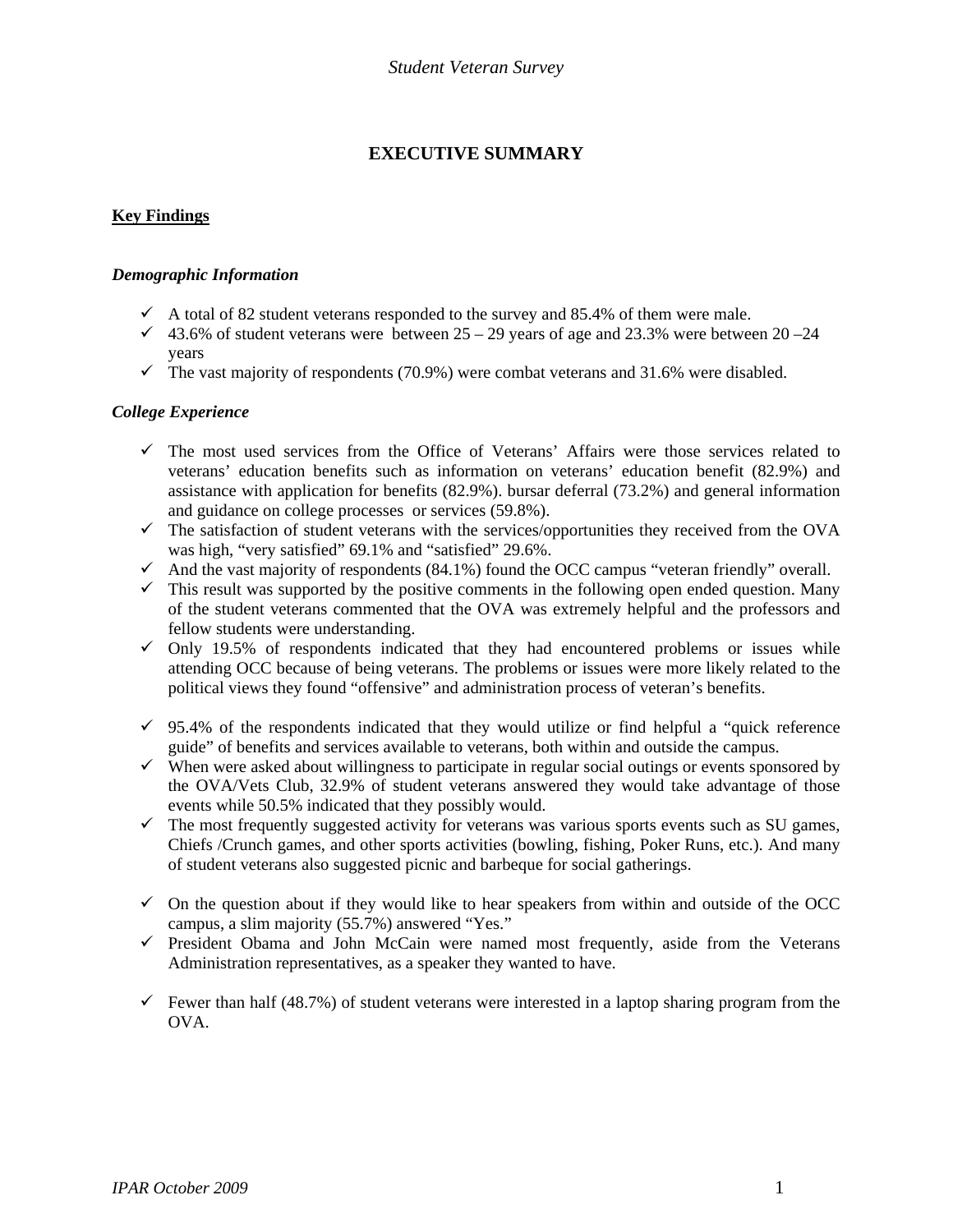# **PART A- YOUR COLLEGE EXPERIENCE**

### **Q1. What services/opportunities have you used from the OCC Office of Veterans' Affairs (OVA)? (Please indicate all that apply.)**

|                                                                               | Frequency | Percent |
|-------------------------------------------------------------------------------|-----------|---------|
| Information on available veterans' education benefits                         | 68        | 82.9%   |
| Assistance with applying for veterans' education benefits through the VA      | 68        | 82.9%   |
| General information/guidance on college processes or services                 | 49        | 59.8%   |
| Resolution of VA pay problems                                                 | 30        | 36.6%   |
| Bursar deferral based on expected VA benefits                                 | 60        | 73.2%   |
| Information /referral to other agencies (Vet Center, VA Medical Center, etc.) | 25        | 30.5%   |
| Company of fellow veterans                                                    | 30        | 36.6%   |
| Other                                                                         | 2         | 2.4%    |
| Total                                                                         | 82        | 100.0%  |



### **Q2. If you have used any services/opportunities from the OVA, were you satisfied with the services/assistance you received?**

|                     | Number of Respondents | Percent |
|---------------------|-----------------------|---------|
| Very satisfied      | 56                    | 69.1%   |
| Satisfied           | 24                    | 29.6%   |
| Less than satisfied |                       | 1.2%    |
| Total               | 81                    | 100.0%  |

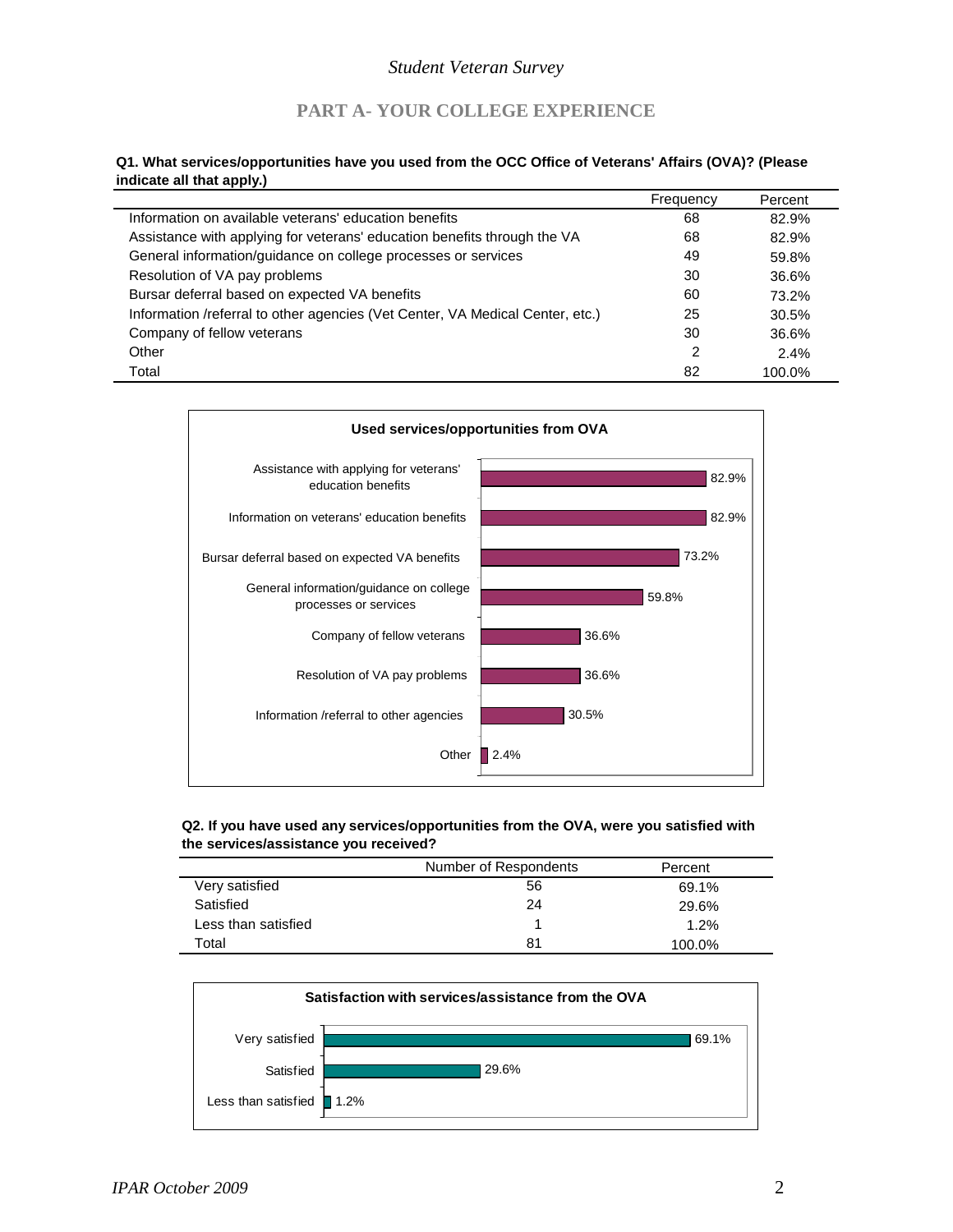| <b>Student Veteran Survey</b><br>Q4. Overall, do you find the OCC campus "veteran friendly"? |    |        |
|----------------------------------------------------------------------------------------------|----|--------|
|                                                                                              |    |        |
| <b>Yes</b>                                                                                   | 69 | 84.1%  |
| No                                                                                           | 13 | 15.9%  |
| Total                                                                                        | 82 | 100.0% |



### **Q6. Have you encountered any problems or issues while attending OCC specifically related to being a veteran?**

|       | Number of Respondents | Percent |
|-------|-----------------------|---------|
| Yes   | 16                    | 19.5%   |
| No    | 66                    | 80.5%   |
| Total | 82                    | 100.0%  |



| Q8. If provided, would you utilize or find helpful a "quick reference quide" that outlines |
|--------------------------------------------------------------------------------------------|
| the benefits and services available to veterans, both within and outside the OCC           |
| campus?                                                                                    |

|       | Number of Respondents | Percent |  |
|-------|-----------------------|---------|--|
| Yes   | 78                    | 95.1%   |  |
| No    | Δ                     | 4.9%    |  |
| Total | 82                    | 100.0%  |  |

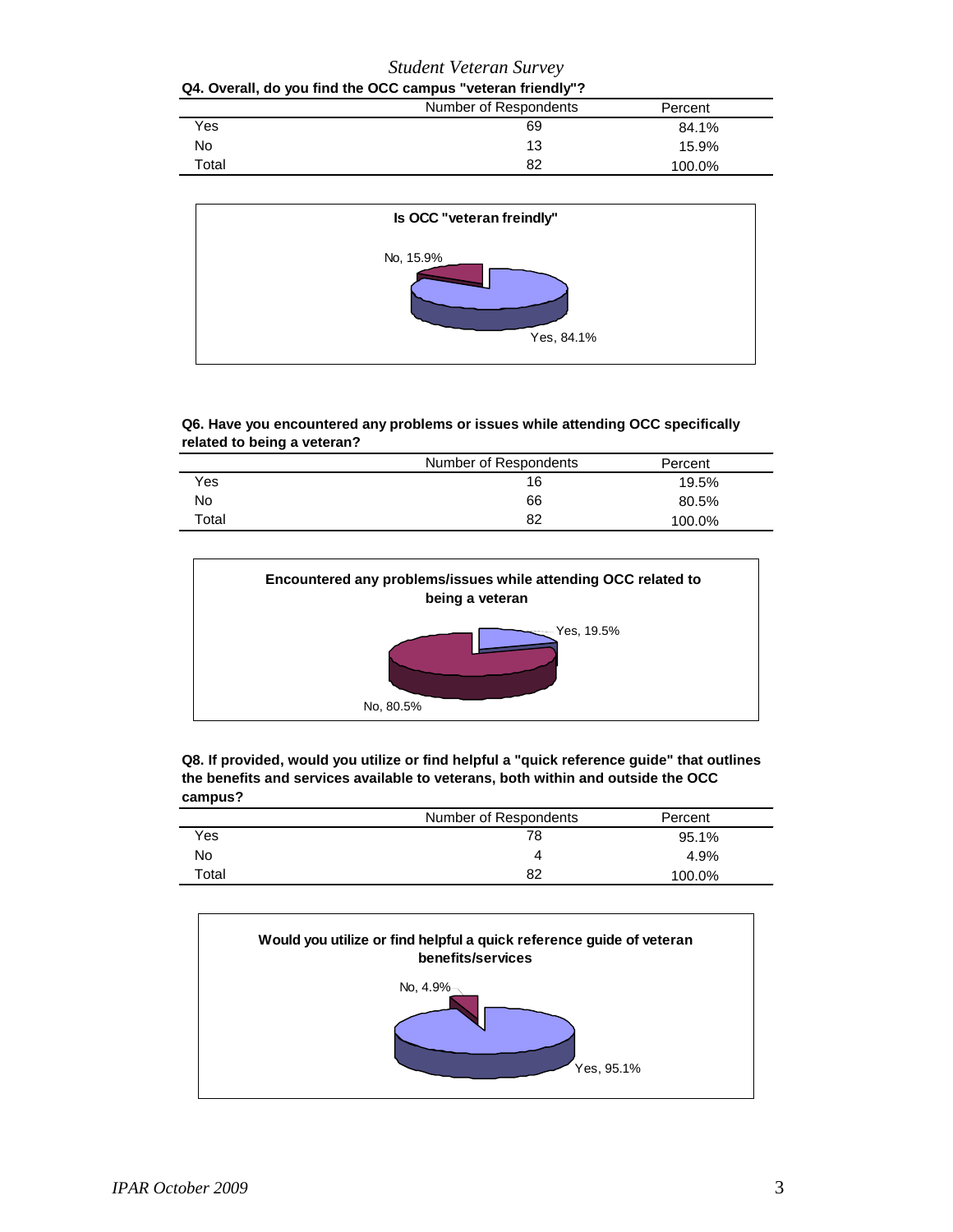| Q9. If offered, would you take advantage of regular social outings or events sponsored |  |
|----------------------------------------------------------------------------------------|--|
| by the OVA/Vets Club?                                                                  |  |

|          | Number of Respondents | Percent |
|----------|-----------------------|---------|
| Yes      | 27                    | 32.9%   |
| Possibly | 41                    | 50.0%   |
| No       | 14                    | 17.1%   |
| Total    | 82                    | 100.0%  |



### **Q11. If offered, would you like to hear speakers from within and outsie of the OCC campus?**

|       | Number of Respondents | Percent |
|-------|-----------------------|---------|
| Yes   | 44                    | 55.7%   |
| No    | 35                    | 44.3%   |
| Total | 79                    | 100.0%  |



| Q13. If offered, would you like to see a laptop sharing program that would allow you to |
|-----------------------------------------------------------------------------------------|
| obtain a laptop overnight or on weekends from the OVA?                                  |

|       | Number of Respondents | Percent |
|-------|-----------------------|---------|
| Yes   | 39                    | 48.8%   |
| No    | 41                    | 51.3%   |
| Total | 80                    | 100.0%  |
|       |                       |         |



 $\overline{\phantom{0}}$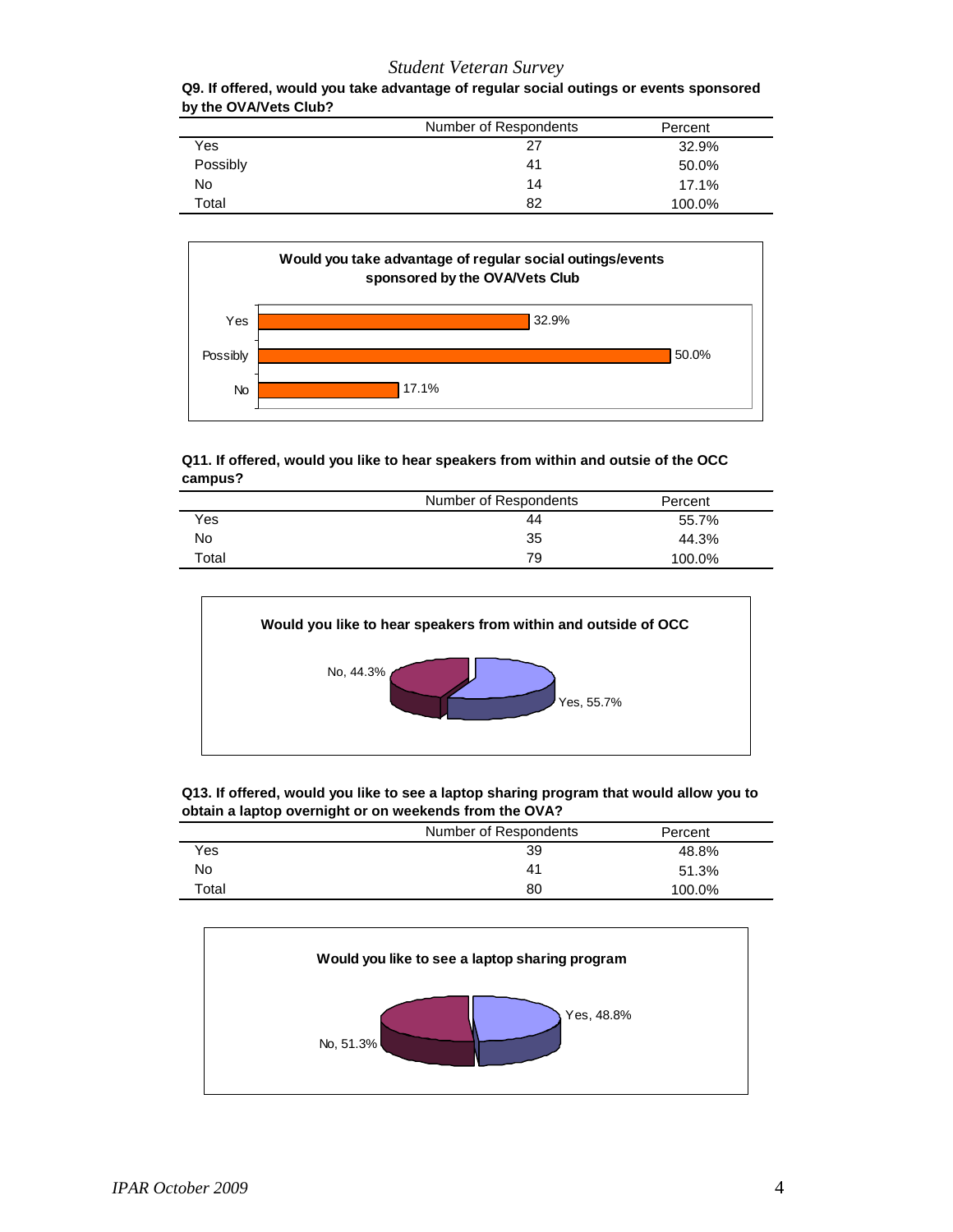|                                               | Number of Respondents | Percent |
|-----------------------------------------------|-----------------------|---------|
| <b>Gender</b>                                 |                       |         |
| Male                                          | 70                    | 85.4%   |
| Female                                        | 12                    | 14.6%   |
| Age                                           |                       |         |
| Under 20                                      | 3                     | 3.7%    |
| $20 - 24$                                     | 19                    | 23.2%   |
| 25-29                                         | 38                    | 46.3%   |
| 30-34                                         | 11                    | 13.4%   |
| 35-44                                         | 8                     | 9.8%    |
| 45-49                                         | 1                     | 1.2%    |
| 50 and over                                   | $\overline{2}$        | 2.4%    |
| Veterans Status, please check all that apply. |                       |         |
| Combat Veteran                                | 56                    | 70.9%   |
| <b>Active Duty Enlisted</b>                   | 17                    | 21.5%   |
| Reservist Deployed                            | 10                    | 12.7%   |
| Reservist Non-Deployed                        | 13                    | 16.5%   |
| <b>Disabled</b>                               | 25                    | 31.6%   |

# *Student Veteran Survey*  **PART B – DEMOGRAPHIC INFORMATION**

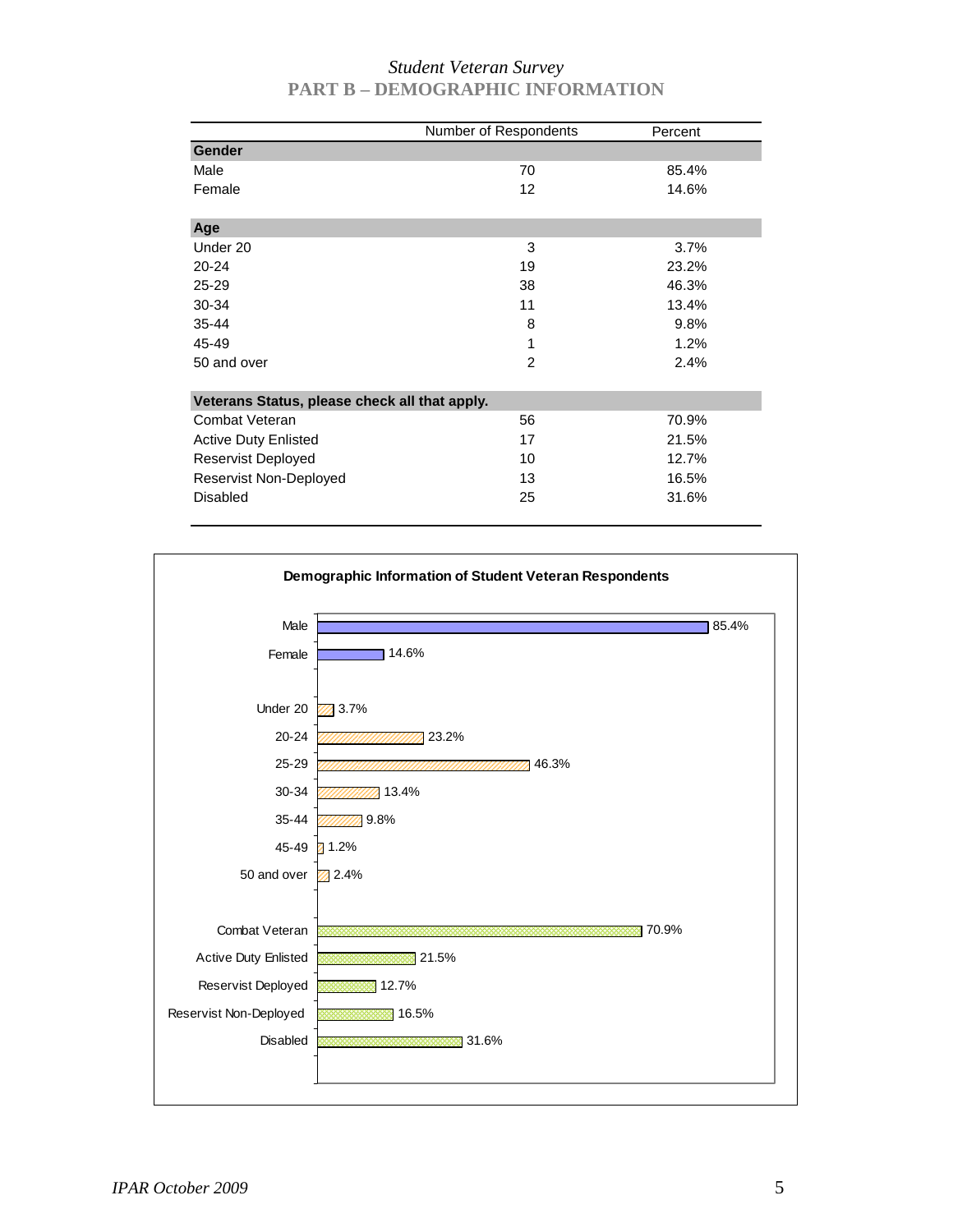# **APPENDIX**

# **Supplementary List of Other and Open-End Comments**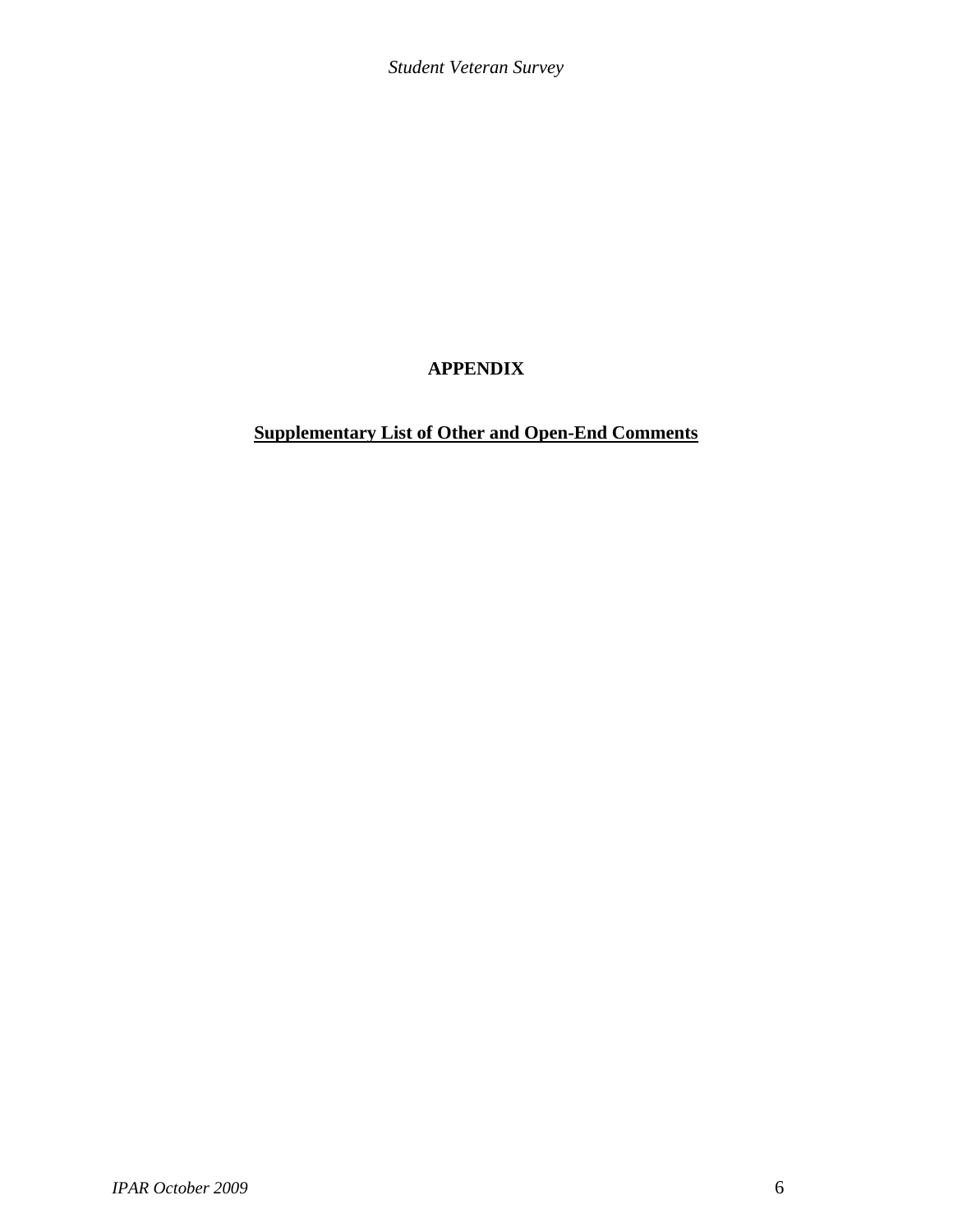#### **Q5. If possible, please give an example or two to illustrate your response to Question #4:**

Actual veterans are in the veteran office to give help.

Come in contact with fellow vets everyday, its nice to have some common ground, good ice breaker.

Going in there they acknowledge you are there and Paul is great

Haven't experienced any problems with the differed payments. Professors are willing to work with any scheduling issues for Reserves.

I am currently enrolled at the Whitman School of Management, which is across the street from an empty office that has been assigned to VA

I am not sure, nothing has occurred to make me feel uncomfortable so I guess it is friendly The instructors are very understanding if I have to miss class when duty arises

I did notice the welcome veterans sign on the library wall, I just feel we should have veterans day off. We can not afford to forget.

I find that the number of college credits related to military service is inadequate. The professors seem to have the mentality that all of the students are 18 year olds with very little life experience

I have found that there is a lack of understanding among a majority of staff and instructors as to the hearts and minds of veterans.

I have had a lot of help from veteran representatives from school advisement to legal advice

I have had to visit the campus twice in uniform and did not receive any discouraging comments.

I HAVE HEARD SEVERAL INSTRUCTORS SAY HOW MUCH THEY APPRECIATE WHAT THE VETERAN HAS DONE OR IS DOING NOW TO KEEP THE COUNTRY SAFE.

I have used the veterans office twice and both times been helped promptly and without a hiccup.

I haven't found the campus especially "veteran friendly." I simply have not found it at all "unfriendly." There is not a noticeably strong VA presence to those not using the program. There may be even more veterans who don't even know that there is a VA office on campus. Maybe some VA sponsored events that are open to the general student body to inform everyone of the services offered by the OCC VA would help. I didn't know of any of these services available other than assistance with the Chap 30 and other educational benefits.

I haven't seen one event that the school sponsors to bring more veterans to OCC. Neither have I seen a school sponsored event to honor those who have served in any branch of the military

I saw a few banners posted in the quad. The Veteran Center is also extremely useful and friendly.

I think that OCC is a very good school for veterans. I give them the opportunism to get an associate degree and can prepare them for higher degrees

I've had positive interactions with other students regarding the military and have answered some questions about what the military is like, what benefits they can expect to receive, etc.

It's amazing how many veterans there are when you talk to other students there is always someone who knows how you feel. On the downside, the veteran's office seems to be stuffed away like the college is trying to hide it, its a small room stuffed inside another office.

Never had a problem with any thing being a disabled veteran...Would like to see more American flags flying around campus

Never had any problems to suggest otherwise

No one cares if you are a vet

Not sure what "veteran friendly" means. I haven't been discriminated against in any way.

Other than the Veteran's office, I find it hard to listen to the professors who all speak liberally in class rooms and all promote the democrats in a school environment where the teachers should remain objective and neutral on such matters.

Outside of the VA center and the help they give. There really isn't any vet benefits.

Professors are extremely understanding when military commitments conflict with school requirements. The fact that there is a full time veterans' office is a huge improvement over other schools.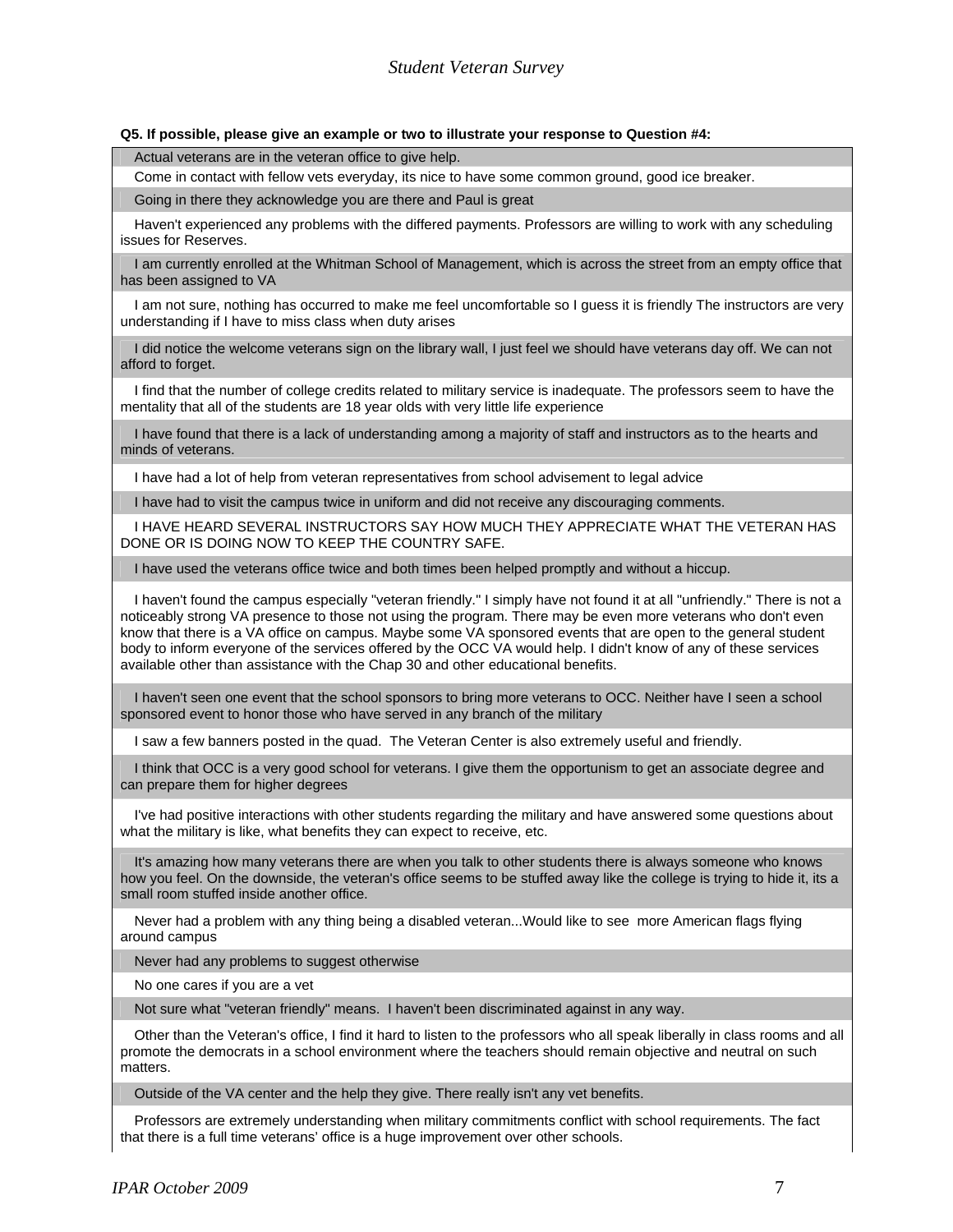Professors for the most part understand our backgrounds and use our experience for class participation. Students for the most part mix well with veterans.

So far my experience of being a veteran student has been a positive one at OCC. The other students and faculty have made me feel very comfortable in a college environment. The OVA has been very helpful answering all of my questions and with the help of books for my classes.

Some professors are not very accommodating to some of the issues we are still going through

The bursars office continues to send bills for school although I tell them every year that the military and financial aid pays my bill in full. Yet every semester they send me multiple bills. Now I don't know if this is because the military waits until the last second to pay or if the bursars just don't listen...

The campus is but the financial aid office and the bursars office needs to get a clue. It seems as though they should work together on things yet they have no clue what the other one is doing. Also, they both need instruction and education about the programs available to Veterans.

The people in VA office make themselves very available and are very friendly and helpful.

The professors are supportive of me being a veteran, and fellow students respect the fact that I am a veteran.

The teachers are always willing to help.

The VA office at OCC is always friendly, helpful and respectful. I think most OCC vets feel the same.

The vets club doesn't do anything as far as extracurricular activities

There are a lot of campuses that don't even have VA offices let alone one that's staffed by a few people. It could be larger though due to the fact that 2 people extra in the office and you can't find a place to sit....

There are teachers who teach not only their subject but press their political views. In a political science course this may be acceptable. But not in an English course.

There was always someone there when I needed assistance and the information received was always accurate and helpful.

They have an office dedicated to veterans' affairs.

They treat me like everyone else.

When I've been in the office, they have provided guidance on filing for benefits, and provided guidance on the application process.

Yes, I found that the staff at OCC was very accommodating and appreciative of veterans and our service to our country.

#### **Q7. If your answer to Question #6 was "yes", briefly describe the nature of the problem/issue below:**

Arguments with students that are "anti-military"

Fall semester of 2008 my G.I Bill paperwork was misplaced and not turned in.

I don't have any financial aid yet a or GI Bill money so I had to buy my books out of pocket.

Instructors, who are considered experts in their fields, at times incorrectly assume that they understand military thinking and or reasoning. At times statements made by faculty have been grossly offensive.

Its more with financial aid but my G.I. bill really hurts my loan eligibility. My VA benefits pay the bills so I can go to school and I think its wrong for it to affect my loans for tuition

One of my first impressions of OCC was a negative one. My advisor (now department chair) had some unintelligent words to say about a Vet (myself) right to my face. I professionally shrugged it off but it was still the wrong thing to say.

Parking, 30 percent on one leg and have to walk 1/2 mile in to school

See above description to #5, along with uneducated 18 year olds expressing their views on the war, which does not bother me, but the fact that they back it up with opinion rather than facts.

Smoking policies, i.e.. student association trying to ban smoking on campus all together. Professors who don't really care what you have done, and don't think before they speak badly about the services, and when confronted blow it off.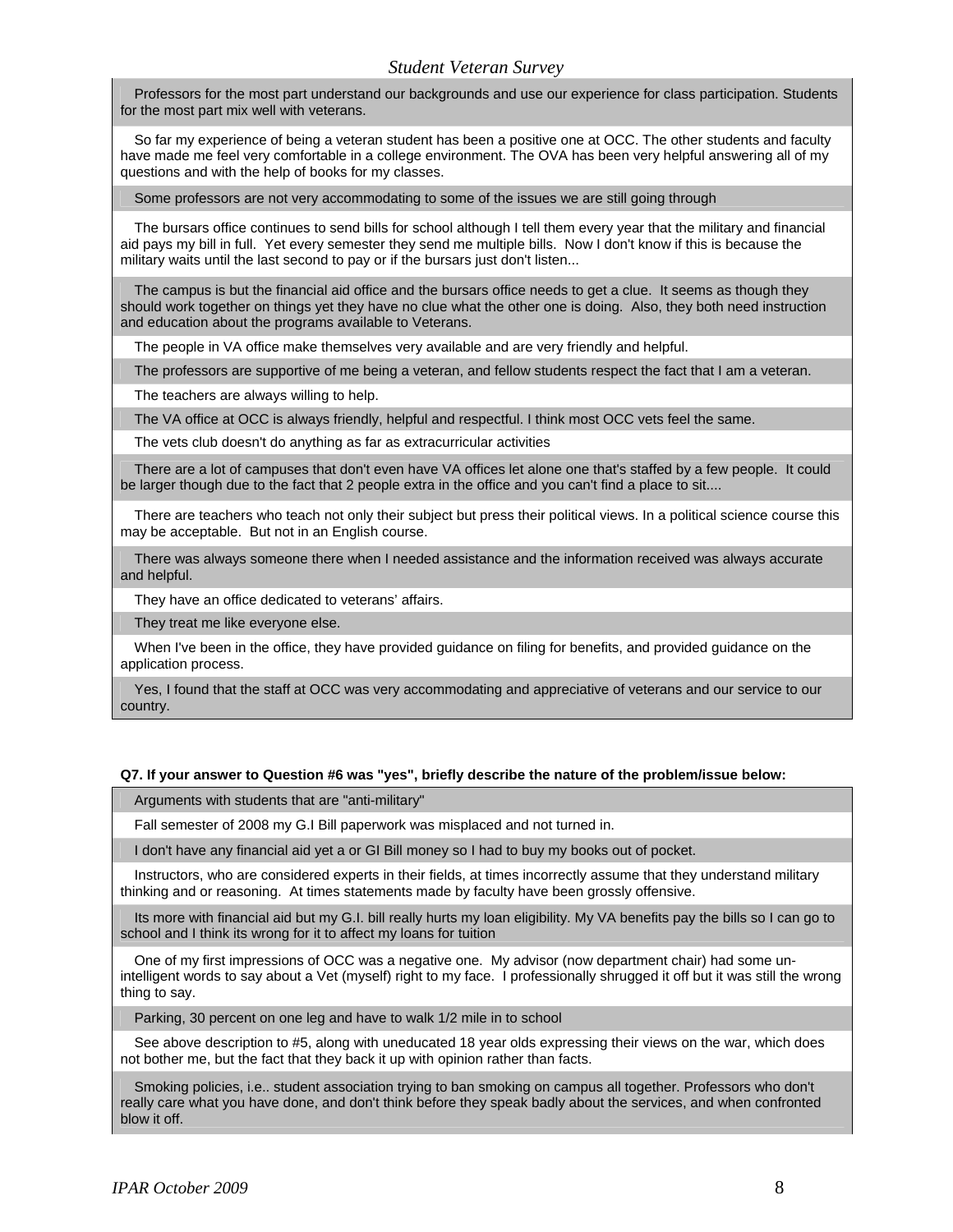Some of the people at the front desk of the student center are short and rude at times. I understand they deal with a lot of young students, but, at the same time, there are mature and older students who should be treated with respect and dignity. As well as the younger students. This relates to veterans in that most of us are older and are more goal oriented.

Some staff misunderstanding of Ch. 31 funding, but straightened out by your office (thanks Paul)

The first time I was to receive my Federal Pell Grant I had problems with the financial aid office and it seems like there are only a select 2 or 3 people in the office familiar with veteran financial aid

There really isn't much financial support for vets who mobilized to support OIF but did not receive the expedition ribbon. Without taking anything away from the guys and girls in the line of fire; we put our careers/education/lives on hold, left our children and lost our marriages when we deployed. But on return we are told "well, you weren't in a combat zone, so you didn't really DO anything."

#### **Q10. If you answered "yes" or "possibly" to Question #9, please enter below a suggestion for an activity/event that you would be interested in:**

Comment All inclusive night to paradise found An actual poker game. Any of the above, as well as maybe cookouts in the summer, making trips to the VA Hospital to visit other Veterans, and even just having a group dinner outing to get some food and a few cold beverages with any Veterans, their wives, significant others or friends and family. Any sporting event, poker tournament Any thing Anything active or that can help others. Anything really, mostly it depends on the time of the event, if I can include my family, and what cost is it to me, if any. The actual event isn't that important as long as it is interesting and fun. BBQ, karaoke night Bib, snowball fight, annual largest snowman being built on occ campus, veteran vs non-veteran competitions like mini Olympics, decathlons, snowball fights, science fairs, talent show, etc.. Bills training camp Bowling, ski trip, SU games, golf, poker runs, movie day/ night, etc. Bowling, softball Bowling, chiefs game sound good Camping or something? Amusement parks. Casual gathering for pizza, place to go in the morning for coffee Chiefs game, OCC game, SU game, fishing outing Chiefs games, SU games of any sport, crunch games, etc..... Chiefs or Crunch game. Fishing (Project Healing Waters through Trout Unlimited does fishing outings for vets could hook up with them.) Community service I don't know. School life and family life are business enough at this time. I have always liked the veterans' picnic. Perhaps there could be more than once a year. I think a meet and greet type event would be beneficial. Some sort of cookout, grill, bring in food and maybe a guest speaker to say a FEW words. I am no longer an OCC student, but this would be great for currents veterans. I would love to see a veteran basketball tournament Most events no pref. Motorcycle poker runs, sporting events Motorcycle Poker Runs, spring picnic, possible winter skiing trip Paintball, Possibly get our hands on some weapons and shoot a bit via reserve station. PERHAPS A DAY TRIP TO OUR CAPITAL TO SEE THE MONUMENTS? PERHAPS A CLAM BAKE?

Picnics, bowling, sports games, skiing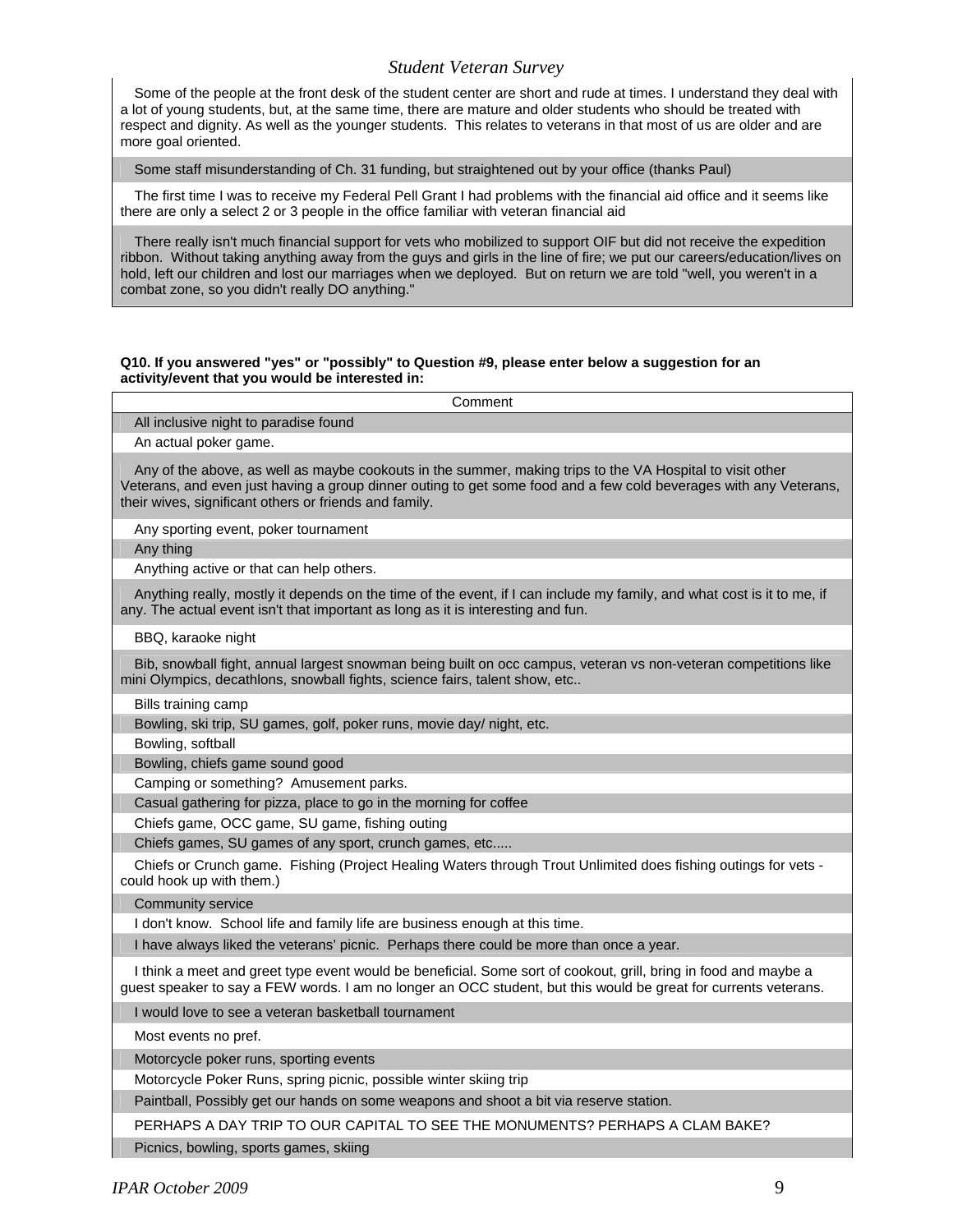POKER RUNS, any sports activities, BBQ etc.

Poker runs, Syracuse hockey games (crunch), white water rafting

Poker/Bowling/Football Game etc.

Something on campus. I would have participated if I had known about the hotdog sale last week. I didn't know until I was home that morning.

Sporting events

SU football & basketball games would be great \*

Syracuse Crunch game, Syracuse Chiefs game, motorcycle rides,

Syracuse Crunch Hockey game, or being able to be on the sidelines at an SU football game

Syracuse football games, bowling, DC trips, out of country trips

Syracuse sporting events

Unfortunately I live north of Syracuse and it that would be the cause for not attending.

*\* Highest number of respondents* 

#### **Q12. If your answer to Question #11 was yes, please enter a name or general description below of a speaker or a group that you would like to hear from (for example, "John McCain" or "Veterans Administration representative"):**

| Comment                                                                                                                                                                                                        |
|----------------------------------------------------------------------------------------------------------------------------------------------------------------------------------------------------------------|
| Any great Americans with extraordinary stories of persevering against near impossible odds, being successful in<br>life, and/or any inspirational story of what it means to be American                        |
| Barack Obama *                                                                                                                                                                                                 |
| <b>Bill Clinton</b>                                                                                                                                                                                            |
| Colin Powell                                                                                                                                                                                                   |
| Dr. Bill Cross, John McCain, Honorable George W. Bush, and any other person who is in support of the troops and<br>the job at hand the troops and Veterans have helped take part in, past, present and future. |
| Glenn Beck, John McCain,                                                                                                                                                                                       |
| I would do my best to arrange my schedule to see someone but don't want to say yes then no show                                                                                                                |
| I would like any veteran to be able to speak, specifically I would like to Lt.Col. Grossman.                                                                                                                   |
| I would like to hear from the DAV. Some veterans are disabled like myself and being able to get their advice would<br>be greatly appreciated.                                                                  |
| John McCain                                                                                                                                                                                                    |
| John McCain, Norman Shwartzkoff, Colin Powell                                                                                                                                                                  |
| John McCain, Oliver North, Colon Powel, Norman Schwarzkopf, any republican politician                                                                                                                          |
| Mike Eversmith                                                                                                                                                                                                 |

Not John McCain

PERHAPS A VETERAN SERVICE OFFICER? JOHN McCAIN, THAT WOULD BE GOOD. JOHN KERRY, THAT WOULD BE GOOD.

President Obama, John McCain.

PTSD

PVA rep. or some people to really explain all of the benefits that the veteran can receive whether it is educational, medical, compensational.

Richard Dawkins

Sarah Palin

Someone who can really make a difference and is going to use veterans' inputs instead of forget or just make people happy for the moment.

Someone who could tell us what is going on with certain bills in the House and Senate for us veterans. A lot of them have been sitting for a while and not getting voted on. Also someone to give us unto date info. On our disability claims that were submitted a year ago.